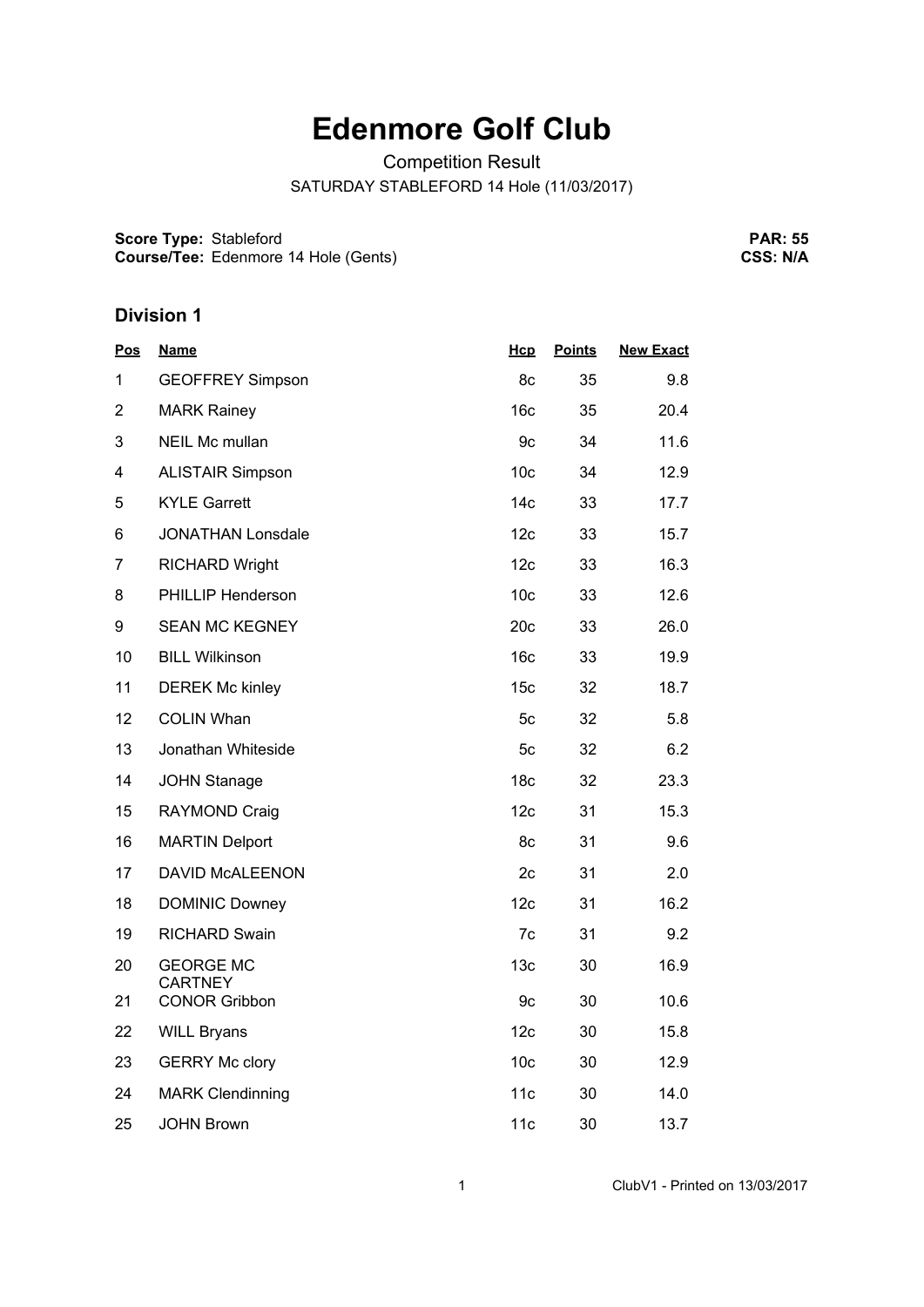| <b>Pos</b> | <b>Name</b>              | Hcp             | <b>Points</b> | <b>New Exact</b> |
|------------|--------------------------|-----------------|---------------|------------------|
| 26         | Ian Hamilton             | 12 <sub>c</sub> | 30            | 15.6             |
| 27         | <b>STEPHEN Dunlop</b>    | 12 <sub>c</sub> | 30            | 14.7             |
| 28         | <b>KEITH Hare</b>        | 17 <sub>c</sub> | 30            | 22.2             |
| 29         | <b>IAN Little</b>        | 9c              | 30            | 12.0             |
| 30         | <b>MICHAEL Currie</b>    | 11c             | 30            | 13.8             |
| 31         | <b>CRAIG Mc Veigh</b>    | 12 <sub>c</sub> | 29            | 16.3             |
| 32         | Leslie Woods             | 9c              | 29            | 11.8             |
| 33         | <b>BRIAN Robinson</b>    | 9с              | 29            | 12.1             |
| 34         | <b>ALAN Patterson</b>    | 8c              | 29            | 10.2             |
| 35         | SORLEY O'TOOLE           | 6c              | 29            | 8.3              |
| 36         | Ciaran Connor            | 12c             | 29            | 16.2             |
| 37         | <b>ROGER Wilkinson</b>   | 12c             | 29            | 15.4             |
| 38         | ROB Mc DOWELL            | 5 <sub>c</sub>  | 29            | 6.2              |
| 39         | <b>JOHN Halliday</b>     | 12c             | 29            | 16.3             |
| 40         | <b>ANDREW Patterson</b>  | 8c              | 28            | 10.4             |
| 41         | DAVID Mc ewen            | 15 <sub>c</sub> | 28            | 18.9             |
| 42         | <b>WAYNE SLOAN</b>       | 5 <sub>c</sub>  | 28            | 6.4              |
| 43         | <b>TREVOR Mc neill</b>   | 19 <sub>c</sub> | 28            | 23.8             |
| 44         | <b>NATHAN Lamont</b>     | 5 <sub>c</sub>  | 28            | 6.5              |
| 45         | <b>CLYDE Anderson</b>    | 9c              | 28            | 11.6             |
| 46         | <b>MARTIN Mc clinton</b> | 13 <sub>c</sub> | 28            | 16.6             |
| 47         | <b>Greig Stewart</b>     | 16 <sub>c</sub> | 28            | 19.9             |
| 48         | <b>TOM Crooks</b>        | 9c              | 28            | 10.9             |
| 49         | <b>DAVID Allen</b>       | 5c              | 28            | 5.8              |
| 50         | <b>PAUL Patterson</b>    | 9c              | 28            | 11.5             |
| 51         | <b>GRAHAM Mc ilroy</b>   | 7c              | 27            | 8.8              |
| 52         | <b>CATHAL Austin</b>     | 16 <sub>c</sub> | 27            | 20.3             |
| 53         | DAVID Dunlop             | 8c              | 27            | 10.1             |
| 54         | <b>JOSH Logan</b>        | 3c              | 27            | 4.4              |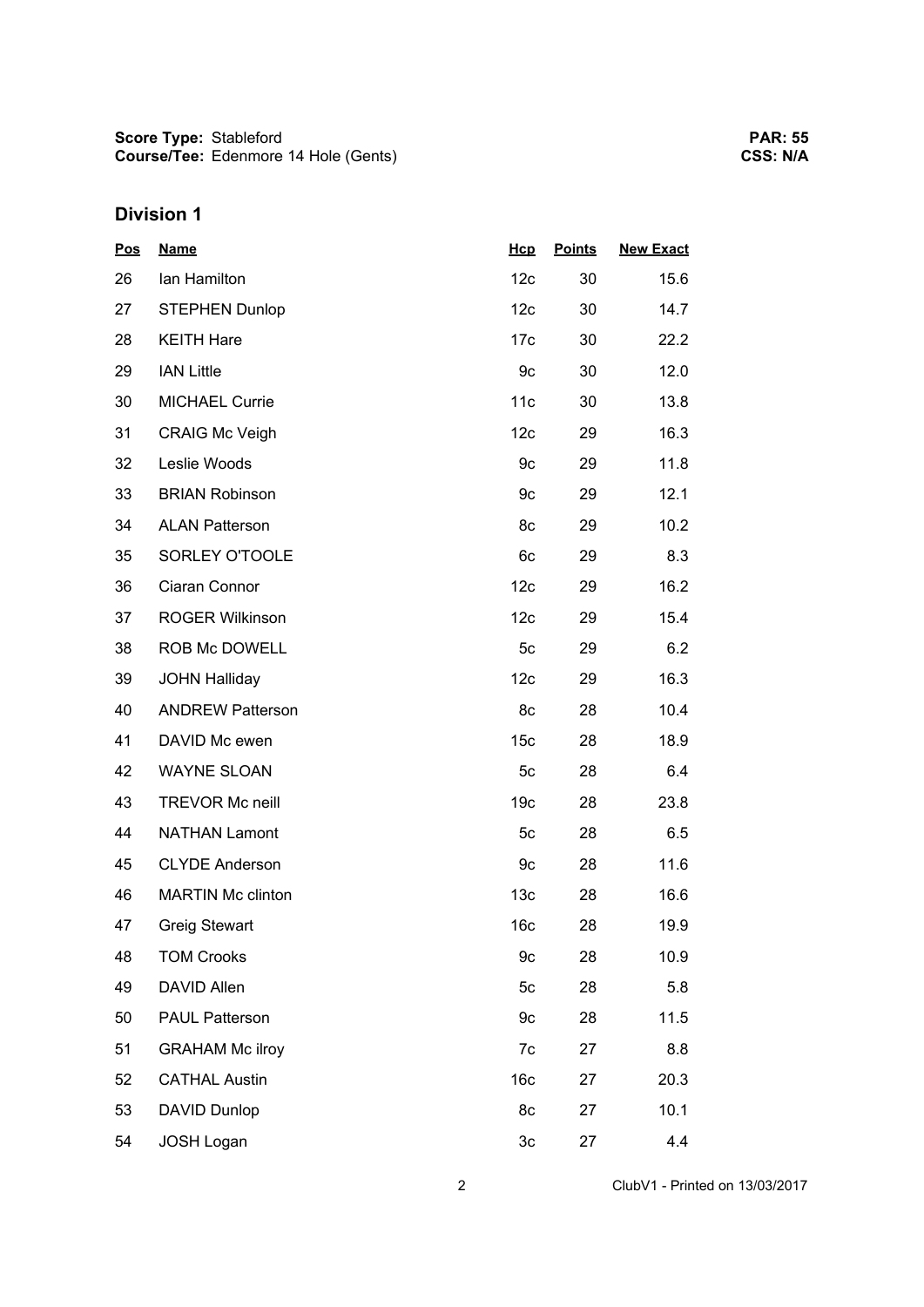| <u>Pos</u> | <b>Name</b>                      | Hcp             | <b>Points</b> | <b>New Exact</b> |
|------------|----------------------------------|-----------------|---------------|------------------|
| 55         | <b>KENNY Hylands</b>             | 14 <sub>c</sub> | 27            | 17.9             |
| 56         | <b>NEIL Mc dougall</b>           | 9c              | 27            | 12.2             |
| 57         | <b>MICHAEL</b><br><b>CHAPMAN</b> | 12c             | 27            | 15.7             |
| 58         | <b>GLENN Herdman</b>             | 12c             | 27            | 16.1             |
| 59         | <b>AARON Robinson</b>            | 4c              | 27            | 5.0              |
| 60         | <b>CLIVE Knox</b>                | 9c              | 27            | 10.5             |
| 61         | PETER MURPHY                     | 2c              | 27            | 1.5              |
| 62         | <b>ROGER Erwin</b>               | 2c              | 27            | 2.7              |
| 63         | <b>STEPHEN Hylands</b>           | 5c              | 27            | 7.0              |
| 64         | <b>JAMES Scott</b>               | 10 <sub>c</sub> | 27            | 13.3             |
| 65         | <b>JONATHAN Mc</b>               | 12c             | 26            | 14.6             |
| 66         | gahey<br><b>JOHN Childs</b>      | 16 <sub>c</sub> | 26            | 19.6             |
| 67         | <b>MATT Trimble</b>              | 19 <sub>c</sub> | 26            | 23.6             |
| 68         | <b>STEPHEN Murphy</b>            | 11c             | 26            | 14.1             |
| 69         | <b>JOHN Boyles</b>               | 6c              | 26            | 7.9              |
| 70         | <b>BRYN Lister</b>               | 14 <sub>c</sub> | 26            | 18.2             |
| 71         | <b>TONY Campbell</b>             | 9c              | 26            | 11.0             |
| 72         | <b>RONNIE Girvan</b>             | 5c              | 26            | 7.0              |
| 73         | <b>BILL Henderson</b>            | 9c              | 26            | 11.2             |
| 74         | <b>KEITH Robinson</b>            | 12c             | 26            | 14.7             |
| 75         | DEAGLAN O'hagan                  | 3c              | 25            | 3.7              |
| 76         | <b>KENNY Mc Aleenon</b>          | 6c              | 25            | 8.3              |
| 77         | <b>GERWYN Young</b>              | 9c              | 25            | 11.4             |
| 78         | <b>WILLIAM Lonsdale</b>          | 12 <sub>c</sub> | 25            | 14.7             |
| 79         | <b>SIMON George</b>              | 12 <sub>c</sub> | 25            | 15.9             |
| 80         | <b>NIALL Moore</b>               | 6c              | 25            | 8.4              |
| 81         | <b>JOSEPH Brush</b>              | 9c              | 25            | 10.5             |
| 82         | <b>PAUL Fleming</b>              | 10 <sub>c</sub> | 25            | 12.7             |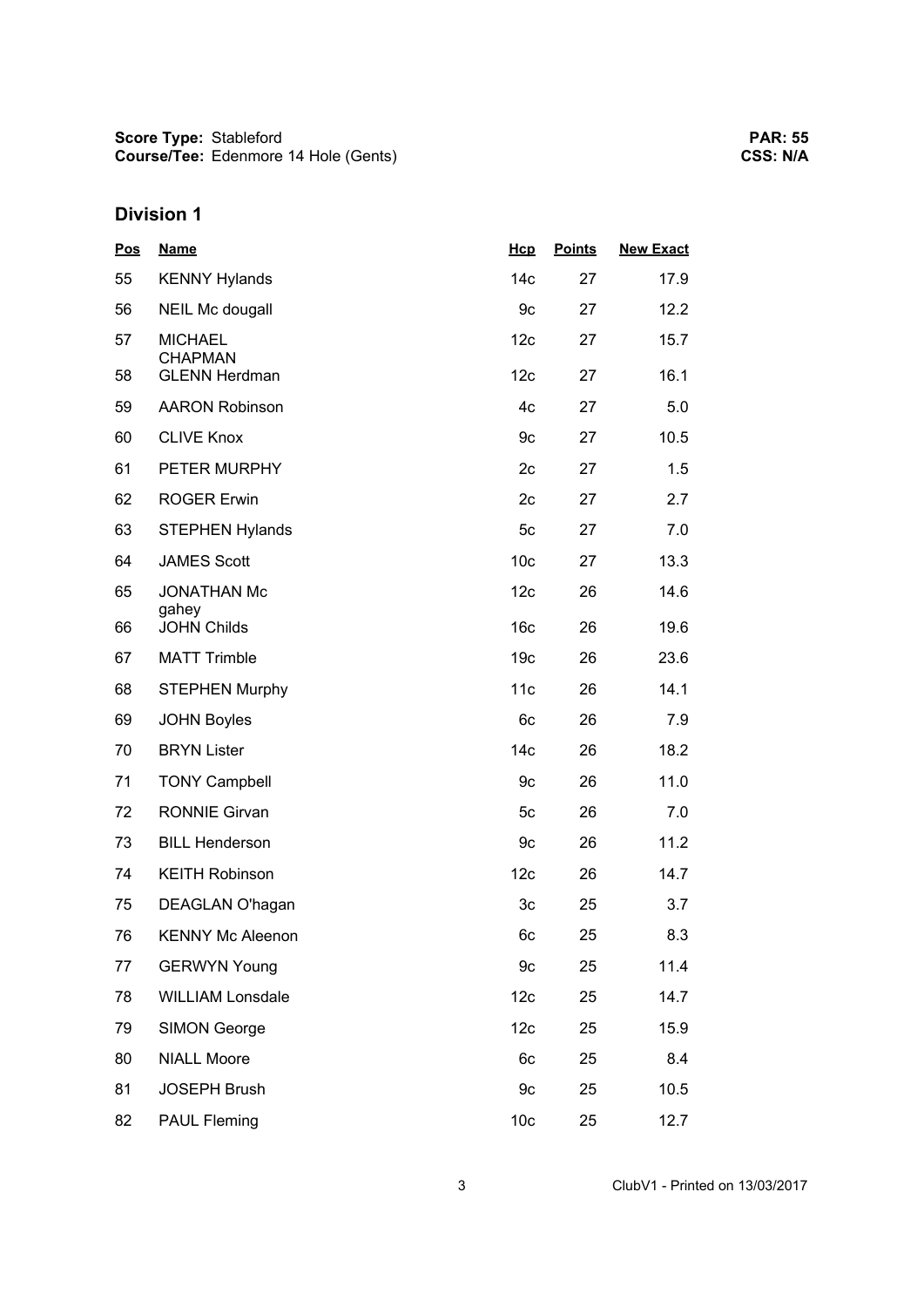| <u>Pos</u> | <b>Name</b>             | Hcp             | <b>Points</b> | <b>New Exact</b> |
|------------|-------------------------|-----------------|---------------|------------------|
| 83         | PHILLIP Steele          | 14 <sub>c</sub> | 25            | 17.8             |
| 84         | DAVID Waterworth        | 12 <sub>c</sub> | 25            | 16.0             |
| 85         | <b>MICHAEL Crow</b>     | 14 <sub>c</sub> | 25            | 18.3             |
| 86         | DESMOND Mc carthy       | 20c             | 25            | 26.0             |
| 87         | PAUL Murray             | 6c              | 24            | 8.0              |
| 88         | Christopher Loney       | 14 <sub>c</sub> | 24            | 18.0             |
| 89         | <b>DAMIEN Mullan</b>    | 16 <sub>c</sub> | 24            | 21.3             |
| 90         | <b>WILLIAM Cosgrove</b> | 20c             | 24            | 25.9             |
| 91         | <b>GRAHAM Cantley</b>   | 10 <sub>c</sub> | 24            | 12.8             |
| 92         | <b>PAUL Cassin</b>      | 11c             | 24            | 14.3             |
| 93         | DAVID Bingham           | 7c              | 24            | 8.5              |
| 94         | <b>TOM Chapman</b>      | 13 <sub>c</sub> | 24            | 17.2             |
| 95         | <b>STUART Cameron</b>   | 9c              | 24            | 11.6             |
| 96         | <b>GARY Watson</b>      | 8c              | 24            | 10.4             |
| 97         | <b>ALAN Boomer</b>      | 11c             | 24            | 14.4             |
| 98         | Gerard Keenan           | 16 <sub>c</sub> | 24            | 21.1             |
| 99         | <b>HERBIE Boomer</b>    | 18 <sub>c</sub> | 24            | 23.3             |
| 100        | <b>GEOFF Burrowes</b>   | 11c             | 23            | 14.3             |
| 101        | <b>EDWARD Moulds</b>    | 12c             | 23            | 14.6             |
| 102        | <b>HAROLD Spence</b>    | 12c             | 23            | 15.9             |
| 103        | <b>DAVID Donnell</b>    | 21c             | 23            | 26.6             |
| 104        | PAUL J. Thompson        | 15 <sub>c</sub> | 23            | 19.2             |
| 105        | <b>JOHN Hart</b>        | 15 <sub>c</sub> | 22            | 18.5             |
| 106        | PETER WHITESIDE         | 9c              | 22            | 12.4             |
| 107        | PAUL Molloy             | 14 <sub>c</sub> | 22            | 18.4             |
| 108        | <b>MARK Chapman</b>     | 19 <sub>c</sub> | 22            | 24.1             |
| 109        | <b>SEAN Magill</b>      | 12c             | 22            | 16.0             |
| 110        | James Allen             | 18 <sub>c</sub> | 21            | 23.4             |
| 111        | <b>NEIL Lamont</b>      | 9c              | 21            | 11.7             |